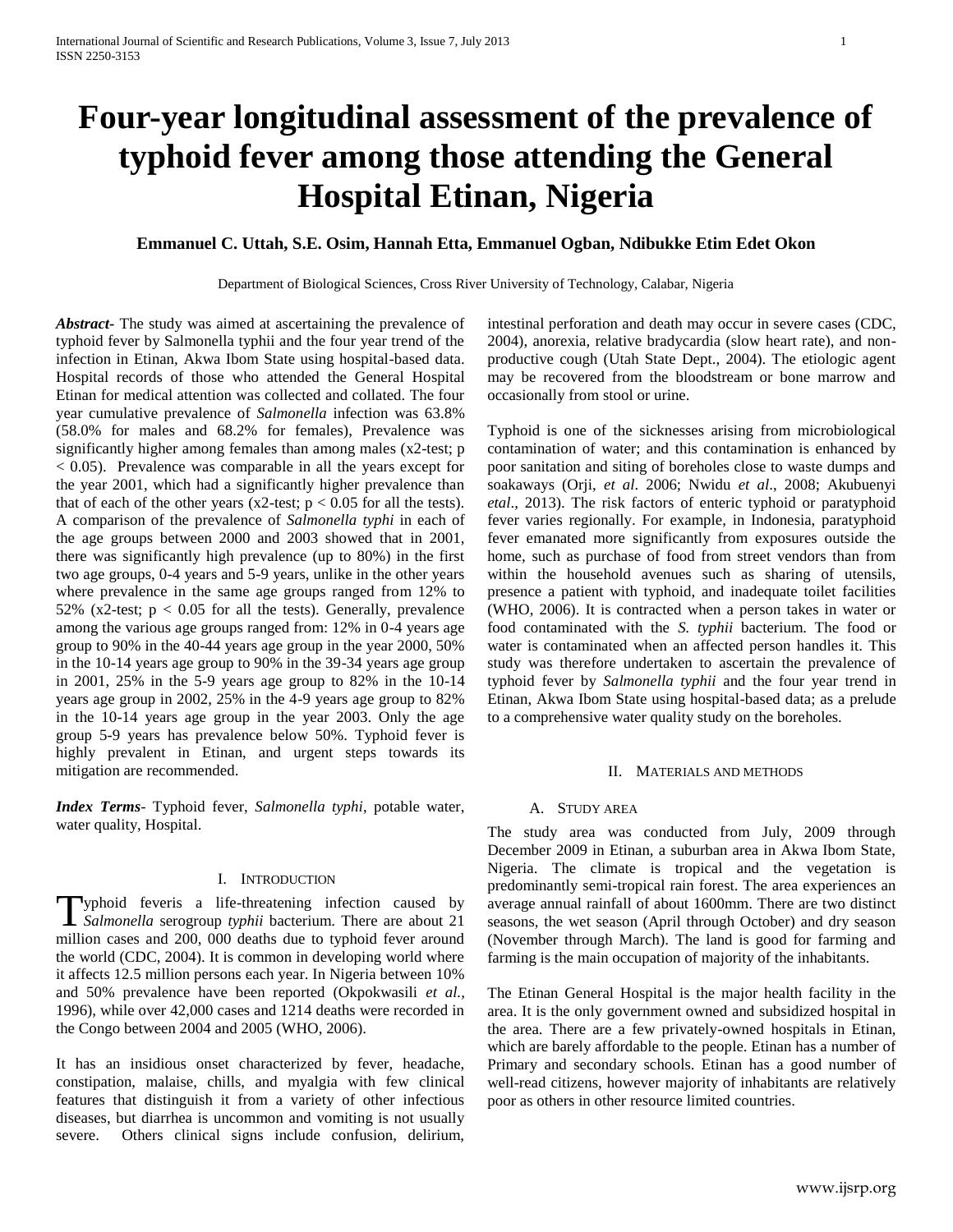International Journal of Scientific and Research Publications, Volume 3, Issue 7, July 2013 2 ISSN 2250-3153

Etinan lacks adequate supply of potable water. The people depend on privately owned commercial boreholes that sell water. Most of these boreholes are substandard and there is no effective supervisory system to monitor the water quality produced by these boreholes.

# B. STUDY POPULATION AND DESIGN.

Data on people presenting themselves for medical attention at the General Hospital, Etinan in four years between the year 2000 through 2003were collected and collated for the study. This hospital was chosen because of its general acceptability and patronage by vast majority of inhabitants of Etinan Local Government Area. As a government-subsidized hospital, it is relatively affordable.

To calculate prevalence, the total number of persons who came to the hospital with various medical complaints was used as the Number of persons examined, while the number of those diagnosed with typhoid fever by the doctors was used as the Number of positives. This was calculated for the various age categories, sexes and years.

## C. ETHICAL CONSIDERATION

The study was approved by the Ethical Committee of the Cross River University of Technology Calabar and the Management of the Etinan General Hospital, Etinan.

## D. ANALYSIS OF DATA

The SPSS 2010 Version was used to enter the data while Epi Info was used to analyze data. The Chi square test was employed to ascertain significance of proportions.

#### III. RESULTS

Now it is the time to articulate the research work with ideas gathered in above steps by adopting any of below suitable approaches:

#### *A. Prevalence of Salmonella typhii infection*

The four year cumulative prevalence of Salmonella infection was 63.8% (58.0% for males and 68.2% for females), Prevalence was significantly higher among females than among males (x2-test; p  $< 0.05$ ). Among the age groups, prevalence ranged from 49.2% to 73.9% (see Table 1).

Comparison of prevalence of Salmonella typhii infection of each of the years between 2000 and 2003 in relation to sex is presented in Figure 1. Yearly prevalence was comparable in all the years except for the year 2001, which had a significantly higher prevalence than that of each of the other years (x2-test; p  $< 0.05$  for all the tests).



Figure 1: Comparison of prevalence of *Salmonella typhii* between 2000 and 2003 in relation to sex

A comparison of the prevalence of *Salmonella typhi* in each of the age groups between 2000 and 2003 (see Figure 2) showed that in 2001, there was significantly high prevalence (up to 80%) in the first two age groups, 0-4 years and 5-9 years, unlike in the other years where prevalence in the same age groups ranged from 12% to 52% (x2-test;  $p < 0.05$  for all the tests). Generally, prevalence among the various age groups ranged from: 12% in 0- 4 years age group to 90% in the 40-44 years age group in the year 2000, 50% in the 10-14 years age group to 90% in the 39-34 years age group in 2001, 25% in the 5-9 years age group to 82% in the 10-14 years age group in 2002, 25% in the 4-9 years age group to 82% in the 10-14 years age group in the year 2003.

The age groups 10-14 years as well as age groups between 15 and 44 years have prevalence above 66.6% (two-third of persons with positive cases). Only the age group 5-9 years has prevalence below 50%.

#### IV. DISCUSSION

Results from the present study indicate high prevalence of typhoid fever in both sexes and in all age groups in Etinan. There were more positive cases than negative cases. This could be as a result of drinking contaminated water in homes and the use of same for domestic activities. Etinan area in Akwa Ibom State of Nigeria is facing widespread water scarcity and pollution due to effects of thrusts of growth, and urbanization. It is increasingly apparent that discharges of both domestic and cottage effluents have increased and clean water has become increasingly scarce. About a fifth of the world population does not have access to safe drinking water (UN, 2006); most of the affected communities are found in Asia and sub-Saharan Africa. The provision of portable water to the rural and urban population is necessary to prevent health hazards (Akubuenyi et al., 2013). The prevalence recorded in this study was higher than 39.4% recorded in Nassarawa State in middle belt of Nigeria (Iskaku *et al*., 2013). High prevalence of typhoid fever is widespread in Nigeria (Bello and Tanyigna, 1996).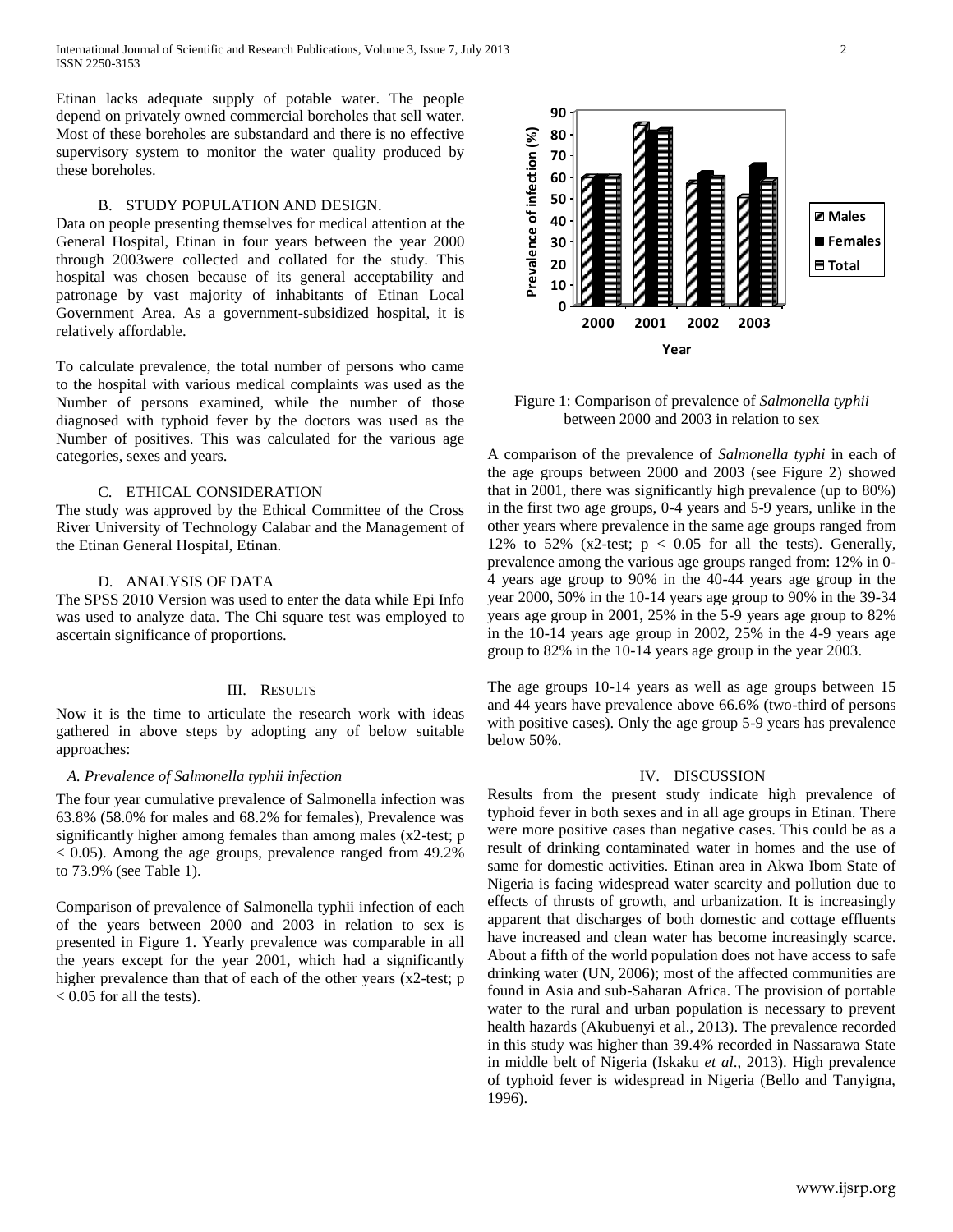Further analysis of the prevalence trend in four years showed strikingly high prevalence in 2001. Similar finding of sudden upswing in typhoid fever occurred in some provinces in China in 1991 and was attributed to poor quality of drinking water (Bello and Tanyigna, 1996). The poor quality of water for drinking and general domestic uses had assumed a worrisome dimension. The inhabitants of Etinan depend mostly on water from commercial boreholes for general use. These boreholes are numerous and exist as source of income for their owners. They were not closely supervised and there were no statutory guidelines or existing protocols for quality control. There is no evidence that the World Health Organization minimum permissible limits for drinking water (WHO, 2003, 2005) are adhered to. This is a typical example where the problem of water is more of potability than availability (Akubuenyi *et al.,* 2013). Consequently, in Etinan the major water source available to the people is contaminated. High incidence of typhoid in Nigeria occurs when communal water supplies are lowest and people congregate at few sources left. There are times when contaminated water is spread by the rains (Talabi, 1994).

One of the practices common among the inhabitants that have helped in sustaining high prevalence of typhoid in the area was the habit of not regularly washing containers used in storing drinking water and water for domestic activities. It is common knowledge whenever containers, vessels or utensils are contaminated with *Salmonella*, they remain contaminated and serve as potential source of infection and reinfection until they are thoroughly and regularly washed with detergent (Maudgal *et al.,* 1982).

There was high prevalence among the  $0 - 4$  years age group, even though children under two years of age were given boiled water. Explanation for this could be that the boiled water were served in contaminated plates, utensils and spoons. This unravels the high level of ignorance of the epidemiology of typhoid fever, and underscores the need for awareness campaign to educate inhabitants of the area on the risk factors of the infection as well as the essential practices for mitigating the infection. However, typhoid fever isgenerally known to be a disease that is predominantly of school age children and young adults (Balraj *et al.,* 1992). In Nigeria some research findings indicate significantly higher prevalence among those less than 19 years of age than those above 20 years (Bello and Tanyigna, 1996).

## V. CONCLUSION

In conclusion, there was high incidence of typhoid fever in Etinan in all the subgroups of age and sex between 2000 and 2003. This high incidence was sustained by the paucity of potable water, and the proliferation of unsupervised commercial boreholes that produced non-potable water used by inhabitants for domestic activities. There is need for detailed protocols for monitoring boreholes in the area to ensure that the quality of water sold to the people meet the minimum permissible standard. The need for awareness campaign to enlighten people on the epidemiology of typhoid fever cannot be over-emphasized, so also the need to regularly wash all water-storing containers and utensils on a regular basis and to improve sanitation and personal hygiene.

| Age in    | Number examined |       |       | Number positive $(\%)$ |             |            |
|-----------|-----------------|-------|-------|------------------------|-------------|------------|
| years     |                 |       |       |                        |             |            |
|           | Male            | Femal | Total | Male                   | Female      | Total      |
|           |                 | e     |       |                        |             |            |
| $0 - 4$   | 261             | 168   | 429   | 140 (53.6)             | 90 (52.9)   | 230(53.5)  |
| $5-9$     | 79              | 40    | 120   | 39 (49.4)              | 20(50.0)    | 59 (49.2)  |
| $10-14$   | 37              | 68    | 105   | 22(59.5)               | 48 (70.6)   | 70 (66.7)  |
| $15-19$   | 102             | 241   | 343   | 62(60.8)               | 139 (57.7)  | 201 (58.6) |
| $20 - 24$ | 166             | 283   | 449   | 91 (54.8)              | 208 (73.5)  | 299(66.6)  |
| $25-29$   | 190             | 359   | 549   | 122 (64.2)             | 262 (73.0)  | 384 (69.9) |
| $30 - 34$ | 188             | 267   | 455   | 90 (47.9)              | 222(83.1)   | 311 (68.4) |
| $35-39$   | 241             | 311   | 552   | 139 (57.7)             | 238 (76.5)  | 377(68.3)  |
| $40 - 44$ | 156             | 158   | 314   | 100(64.1)              | 132 (83.5)  | 232 (73.9) |
| $45+$     | 219             | 247   | 466   | 146(66.7)              | 101 (40.9)  | 247(53.0)  |
| Total     | 1639            | 2142  | 3781  | 951(58.0)              | 1461 (68.2) | 2411(63.8) |

**Table 1:** Four-year cumulative prevalence of typhoid in relation to age and sex in Etinan